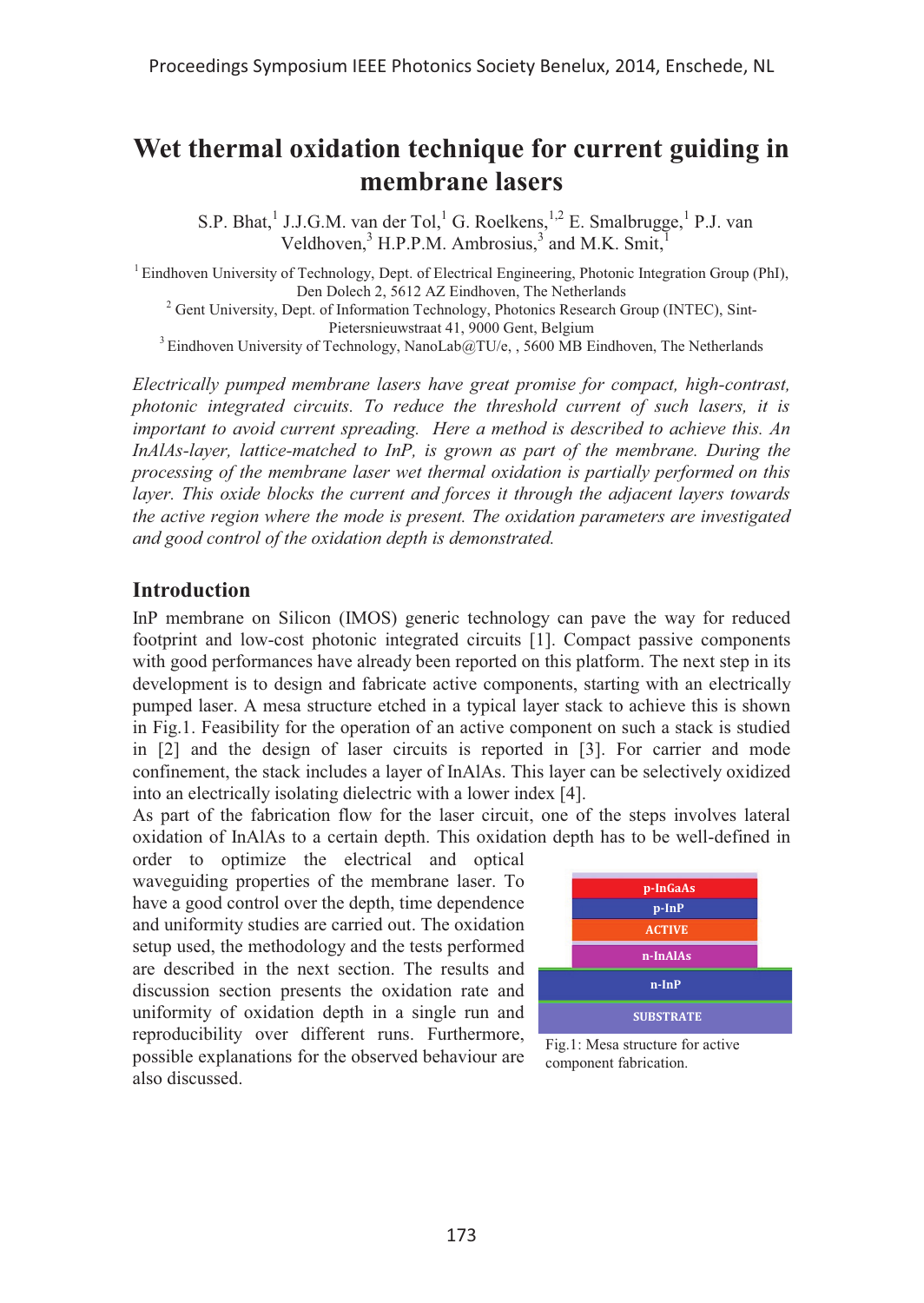# **Oxidation setup and methodology**

#### *Oxidation setup*

The oxidation setup used is shown in Fig.2. It consists of a furnace with three internal zones, with the outer two controlling the temperature in the central zone. A quartz tube running through the length of the furnace acts as the chamber where oxidation takes place. One end of this tube is connected to a water bubbler where water is heated to 98°C. Nitrogen gas is constantly fed through it and carries the water vapour to the sample in the chamber. The other end of the quartz tube is used to load the sample that needs to be oxidized. This end of the tube also has an exhaust for the gas flow.



Fig.2: Experimental setup for oxidation process.

#### *Calibration and testing*

Based on temperature calibration measurements of the furnace the region with the lowest temperature gradient is determined. This region is chosen for placing the sample during oxidation. To find the time dependence of oxidation depth, prepared samples with etched mesas are placed in the furnace for various time periods. Afterwards, by cleaving through the mesas, the depth of oxidation is measured in the SEM. A crosssection image can be seen in Fig.3. To check for uniformity over the sample, SEM inspection is performed at multiple positions of the cleaved sample. For uniformity inspection over a single mesa, high voltage SEM images are made from the top. Finally, to check for reproducibility of the process, it is repeated on different samples.

# **Results and discussion**

A plot of the oxidation depth with time at  $T=500^{\circ}$ C is shown in Fig.4. As can be seen, the time dependence is linear and has a rate  $\sim$  50 nm/min. A possible reason for such linear dependence is discussed below.

The variation in the oxidation depth of the sample is measured at various positions for T=500 $^{\circ}$ C, time = 33 min and is shown in Fig.5. The oxidation depth has a mean value of 1.52 μm with a standard deviation of 61 nm. As can be seen in Fig.6, an image from the top of a mesa shows that the interface between the oxide (dark periphery) and the semiconductor (bright centre) is smooth along the length and symmetric on both sides of the mesa.

From literature the dependence of the lateral oxidation depth on the time is expected to follow a square-root law [5], as is the case in a diffusion-limited process. However, the observation of a linear dependence indicates that the reaction occurs in the kinetic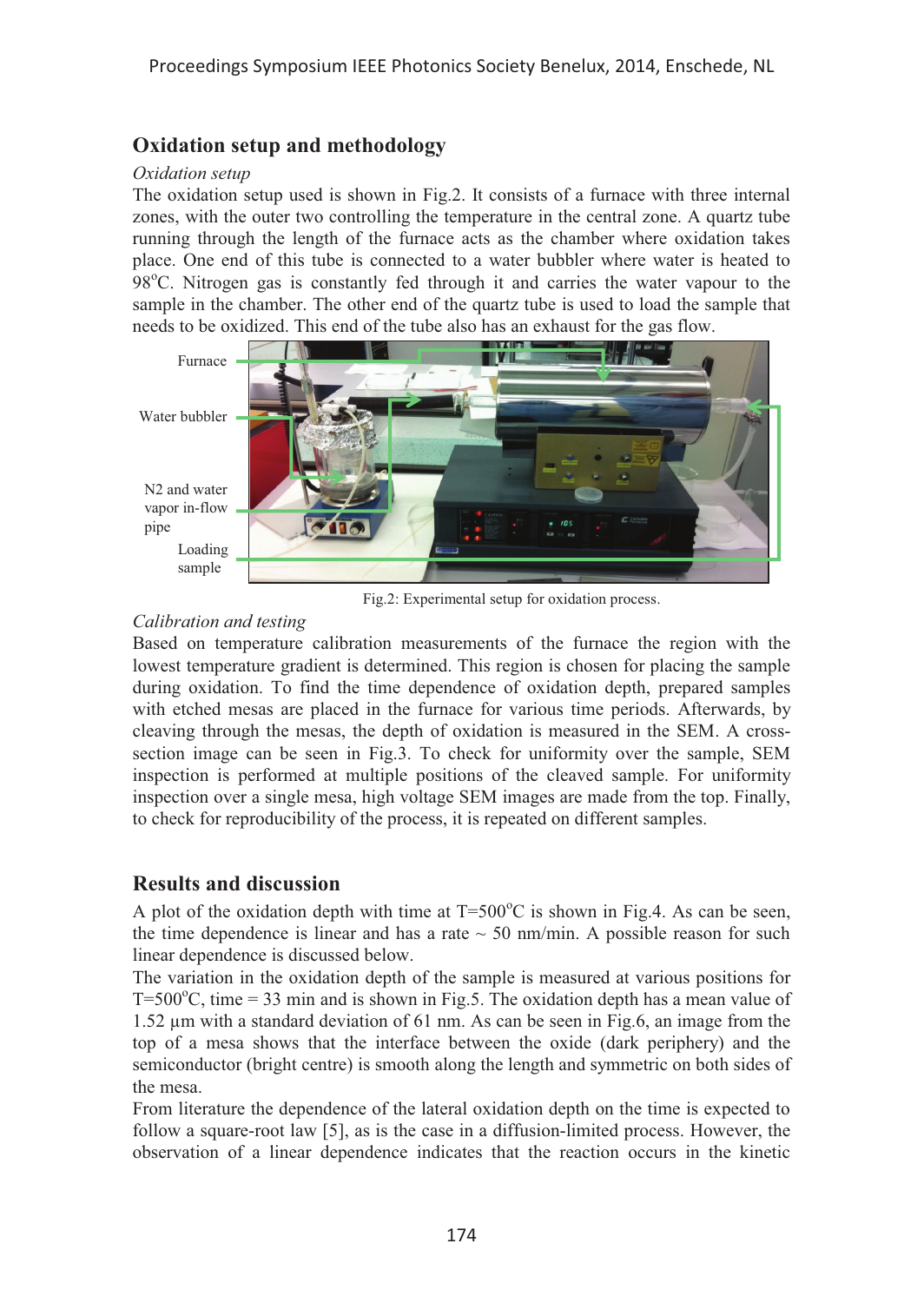

Fig.3: Cross-section image of a partially oxidized lateral mesa

regime. This can be explained as follows. It can be found in literature that the interface between the oxide and the semiconductor is weak due to



Fig.4: Plot of oxidation depth with time for a furnace temperature of 500°C.

high stress load that is developed during oxidation [6]. This leads to the formation of micro-pores in the oxide. These pores, in turn, allow the reactants to easily flow to the oxidation front, bypassing the need for the reactants to diffuse through the already formed oxide. Hence the oxidation rate is limited by the reaction rate.



## **Conclusions**

An oxidation setup is calibrated and optimized for lateral oxidation of InAlAs. The oxidation rate for the process is determined to be  $\sim$  50 nm/min. A maximum variation of less than 200 nm for a given run with a standard deviation  $\sim 60$  nm over the entire sample is observed. Uniform oxidation depth over the entire sample in a single run and reproducibility over different runs is achieved. The interface between the oxide and the semiconductor appears smooth along the length and symmetric on both sides of the mesa.